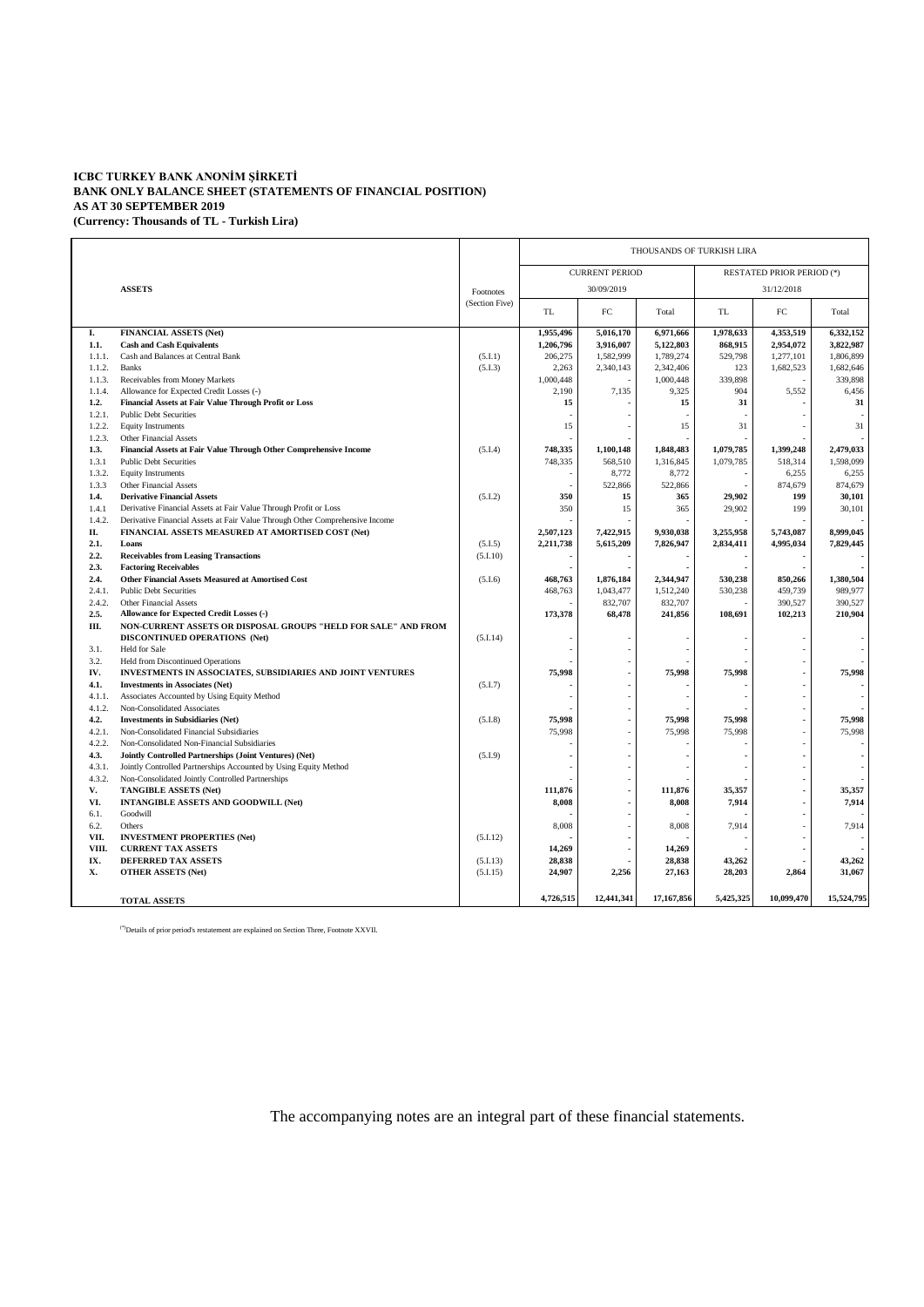## **ICBC TURKEY BANK ANONİM ŞİRKETİ BANK ONLY BALANCE SHEET (STATEMENTS OF FINANCIAL POSITION) AS AT 30 SEPTEMBER 2019 (Currency: Thousands of TL - Turkish Lira)**

|                |                                                                                        |                   | THOUSANDS OF TURKISH LIRA |            |            |                |                                 |            |  |  |
|----------------|----------------------------------------------------------------------------------------|-------------------|---------------------------|------------|------------|----------------|---------------------------------|------------|--|--|
|                |                                                                                        |                   | <b>CURRENT PERIOD</b>     |            |            |                | <b>RESTATED PRIOR PERIOD(*)</b> |            |  |  |
|                | <b>LIABILITIES</b>                                                                     | Footnotes         | 30/09/2019                |            |            | 31/12/2018     |                                 |            |  |  |
|                |                                                                                        | (Section<br>Five) | <b>TL</b>                 | FC         | Total      | <b>TL</b>      | FC                              | Total      |  |  |
| I.             | <b>DEPOSITS</b>                                                                        | (5.II.1)          | 3,191,250                 | 6,989,168  | 10,180,418 | 2,286,045      | 5,922,049                       | 8,208,094  |  |  |
| П.             | <b>LOANS RECEIVED</b>                                                                  | (5.II.3)          | 3,976                     | 3,783,723  | 3,787,699  | 1,162,755      | 2,919,795                       | 4,082,550  |  |  |
| III.           | <b>MONEY MARKET FUNDS</b>                                                              |                   | 23,190                    |            | 23,190     | 257,264        | 88,881                          | 346,145    |  |  |
| IV.            | <b>MARKETABLE SECURITIES (Net)</b>                                                     |                   |                           |            |            |                |                                 |            |  |  |
| 4.1.           | Bills                                                                                  |                   |                           |            |            |                |                                 |            |  |  |
| 4.2.           | <b>Asset Backed Securities</b>                                                         |                   |                           |            |            |                |                                 |            |  |  |
| 4.3.           | <b>Bonds</b>                                                                           |                   |                           |            |            |                |                                 |            |  |  |
| V.             | <b>FUNDS</b>                                                                           |                   |                           |            |            |                |                                 |            |  |  |
| 5.1.           | <b>Borrower Funds</b>                                                                  |                   |                           |            |            |                |                                 |            |  |  |
| 5.2.           | Other                                                                                  |                   |                           |            |            |                |                                 |            |  |  |
| VI.            | FINANCIAL LIABILITIES AT FAIR VALUE THROUGH PROFIT OR LOSS                             |                   |                           |            |            |                |                                 |            |  |  |
| VII.           | DERIVATIVE FINANCIAL LIABILITIES                                                       | (5.II.2)          | 468                       | 100        | 568        | 749            | 373                             | 1,122      |  |  |
| 7.1.           | Derivative Financial Liabilities at Fair Value Through Profit or Loss                  |                   | 468                       | 100        | 568        | 749            | 373                             | 1,122      |  |  |
| 7.2.           | Derivative Financial Liabilities at Fair Value Through Other Comprehensive Income      |                   |                           |            |            |                |                                 |            |  |  |
| VIII.          | <b>FACTORING PAYABLES</b>                                                              |                   |                           |            |            |                |                                 |            |  |  |
| IX.            | <b>LEASE PAYABLES (Net)</b>                                                            | (5.II.5)          | 79,369                    |            | 79,369     |                |                                 |            |  |  |
| X.             | <b>PROVISIONS</b>                                                                      | (5.II.7)          | 56,492                    | 27,127     | 83,619     | 54,956         | 4,183                           | 59,139     |  |  |
| 10.1.          | Provision for Restructuring                                                            |                   |                           |            |            |                |                                 |            |  |  |
| 10.2.          | Reserves for Employee Benefits                                                         |                   | 16,962                    |            | 16,962     | 14,588         |                                 | 14,588     |  |  |
| 10.3.          | Insurance Technical Reserves (Net)                                                     |                   |                           |            |            |                |                                 |            |  |  |
| 10.4.          | <b>Other Provisions</b>                                                                |                   | 39,530                    | 27.127     | 66,657     | 40.368         | 4,183                           | 44,551     |  |  |
| XI.            | <b>CURRENT TAX LIABILITIES</b>                                                         | (5.II.8)          | 17,832                    |            | 17,832     | 33,908         |                                 | 33,908     |  |  |
| XII.           | DEFERRED TAX LIABILITIES                                                               |                   |                           |            |            |                |                                 |            |  |  |
| XIII.          | LIABILITIES RELATED TO NON-CURRENT ASSETS "HELD FOR SALE" AND                          |                   |                           |            |            |                |                                 |            |  |  |
|                | "DISCONTINUED OPERATIONS" (Net)                                                        | (5.II.9)          |                           |            |            |                |                                 |            |  |  |
| 13.1.<br>13.2. | Held for Sale<br>Related to Discontinued Operations                                    |                   |                           |            |            |                |                                 |            |  |  |
| XIV.           | <b>SUBORDINATED DEBT</b>                                                               | (5.II.10)         | $\overline{\phantom{a}}$  | 1,715,339  | 1,715,339  | $\overline{a}$ | 1,579,084                       | 1,579,084  |  |  |
| 14.1.          | Loans                                                                                  |                   |                           | 1,715,339  | 1,715,339  |                | 1,579,084                       | 1,579,084  |  |  |
| 14.2.          | Other Debt Instruments                                                                 |                   |                           |            |            |                |                                 |            |  |  |
| XV.            | <b>OTHER LIABILITIES</b>                                                               | (5.II.4)          | 46,218                    | 7,965      | 54,183     | 51,724         | 35,035                          | 86,759     |  |  |
| XVI.           | <b>SHAREHOLDERS' EQUITY</b>                                                            | (5.II.11)         | 1,228,200                 | (2, 561)   | 1,225,639  | 1,159,282      | (31, 288)                       | 1,127,994  |  |  |
| 16.1.          | Paid-in Capital                                                                        |                   | 860,000                   |            | 860,000    | 860,000        |                                 | 860,000    |  |  |
| 16.2.          | <b>Capital Reserves</b>                                                                |                   | (587)                     |            | (587)      | (587)          |                                 | (587)      |  |  |
| 16.2.1.        | <b>Equity Share Premiums</b>                                                           |                   | (587)                     |            | (587)      | (587)          |                                 | (587)      |  |  |
| 16.2.2.        | <b>Share Cancellation Profits</b>                                                      |                   |                           |            |            |                |                                 |            |  |  |
| 16.2.3.        | <b>Other Capital Reserves</b>                                                          |                   |                           |            |            |                |                                 |            |  |  |
| 16.3.          | Other Accumulated Comprehensive Income That Will Not Be Reclassified in Profit or Loss |                   | 13,955                    |            | 13,955     | 13,884         |                                 | 13,884     |  |  |
| 16.4.          | Other Accumulated Comprehensive Income That Will Be Reclassified in Profit or Loss     |                   | (10, 456)                 | (2,561)    | (13, 017)  | (51, 801)      | (31, 288)                       | (83,089)   |  |  |
| 16.5.          | <b>Profit Reserves</b>                                                                 |                   | 289,992                   |            | 289,992    | 227,923        |                                 | 227,923    |  |  |
| 16.5.1.        | <b>Legal Reserves</b>                                                                  |                   | 15,697                    |            | 15,697     | 12,594         |                                 | 12,594     |  |  |
| 16.5.2.        | <b>Statutory Reserves</b>                                                              |                   |                           |            |            |                |                                 |            |  |  |
| 16.5.3.        | <b>Extraordinary Reserves</b>                                                          |                   | 216,929                   |            | 216,929    | 157,963        |                                 | 157,963    |  |  |
| 16.5.4.        | <b>Other Profit Reserves</b>                                                           |                   | 57,366                    |            | 57,366     | 57,366         |                                 | 57,366     |  |  |
| 16.6.          | Profit or Loss                                                                         |                   | 75,296                    |            | 75,296     | 109,863        |                                 | 109,863    |  |  |
| 16.6.1.        | Prior Years' Profits or Losses                                                         |                   | 47,794                    |            | 47,794     | 47,794         |                                 | 47,794     |  |  |
| 16.6.2.        | Current Period Net Profit or Loss                                                      |                   | 27,502                    |            | 27,502     | 62,069         |                                 | 62,069     |  |  |
|                |                                                                                        |                   |                           |            |            |                |                                 |            |  |  |
|                |                                                                                        |                   |                           |            |            |                |                                 |            |  |  |
|                | <b>TOTAL LIABILITIES</b>                                                               |                   | 4,646,995                 | 12,520,861 | 17,167,856 | 5,006,683      | 10,518,112                      | 15,524,795 |  |  |

 $\sp{(^*)}$  Details of prior period's restatement are explained on Section Three, Footnote XXVII.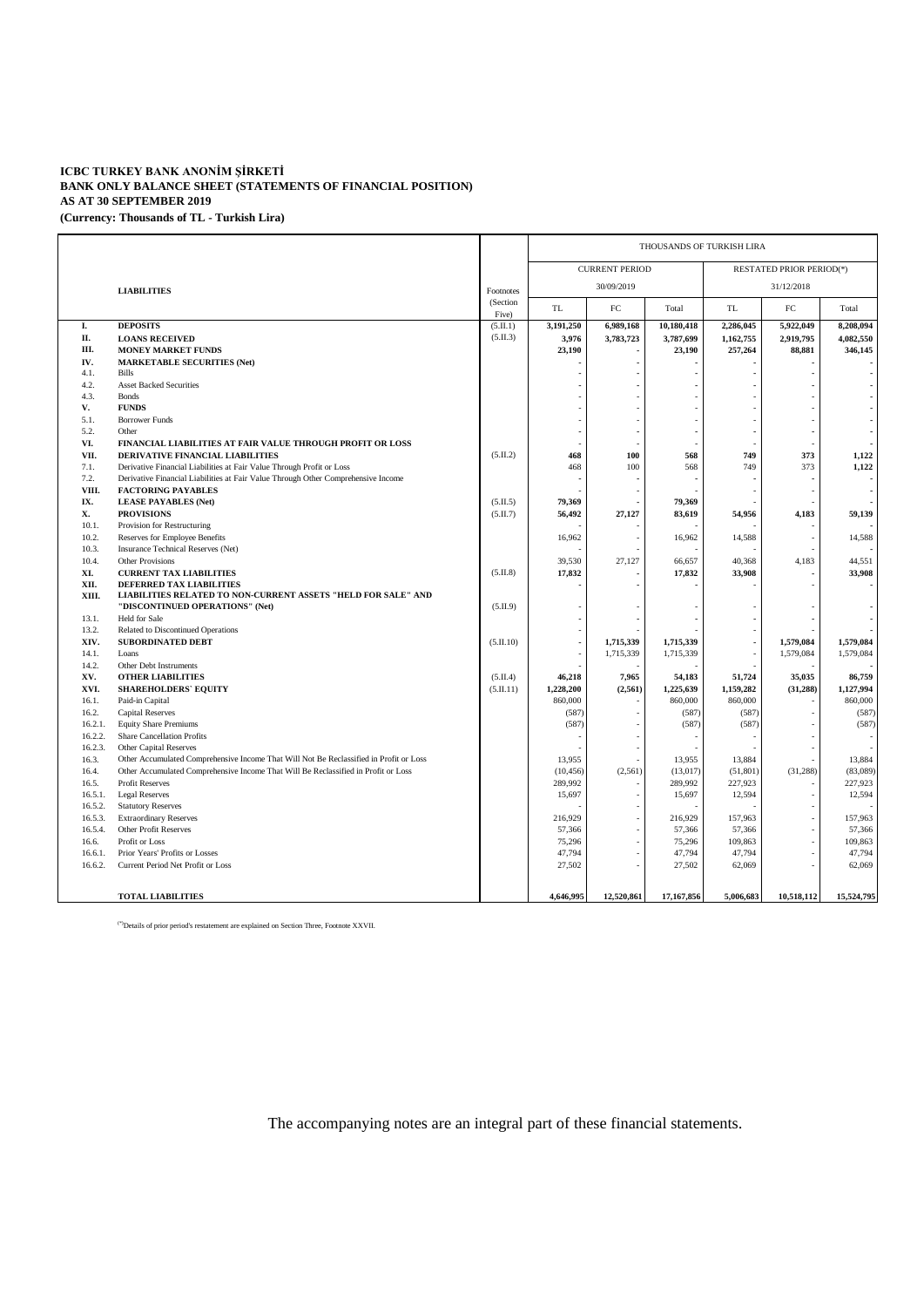#### **ICBC TURKEY BANK ANONİM ŞİRKETİ BANK ONLY STATEMENT OF OFF BALANCE SHEET ITEMS AS AT 30 SEPTEMBER 2019 (Currency: Thousands of TL - Turkish Lira)**

|                                                                                                                               |                   | THOUSANDS OF TURKISH LIRA |                         |                          |                        |                         |                          |  |
|-------------------------------------------------------------------------------------------------------------------------------|-------------------|---------------------------|-------------------------|--------------------------|------------------------|-------------------------|--------------------------|--|
|                                                                                                                               |                   |                           | <b>CURRENT PERIOD</b>   |                          |                        | PRIOR PERIOD            |                          |  |
|                                                                                                                               | Footnotes         |                           | 30/09/2019              |                          |                        |                         |                          |  |
|                                                                                                                               | (Section<br>Five) | TL                        | $_{\rm FC}$             | Total                    | TL                     | $_{\rm FC}$             | Total                    |  |
| A. OFF BALANCE SHEET COMMITMENTS                                                                                              |                   | 819,799                   | 4,964,395               | 5,784,194                | 861,212                | 2,733,144               | 3,594,356                |  |
| <b>I. GUARANTEES AND WARRANTIES</b><br>1.1. Letters of Guarantee                                                              | (5.III.1)         | 691,177<br>669,341        | 4,883,504<br>1,507,789  | 5,574,681<br>2,177,130   | 585,677<br>585,677     | 1,785,507<br>1,454,768  | 2,371,184<br>2,040,445   |  |
| 1.1.1. Guarantees Subject to State Tender Law                                                                                 |                   |                           |                         |                          |                        |                         |                          |  |
| 1.1.2. Guarantees Given for Foreign Trade Operations                                                                          |                   |                           |                         |                          |                        |                         |                          |  |
| 1.1.3. Other Letters of Guarantee<br>1.2. Bank Acceptances                                                                    |                   | 669,341                   | 1,507,789               | 2,177,130                | 585,677                | 1,454,768               | 2,040,445                |  |
| 1.2.1. Import Letter of Acceptance                                                                                            |                   |                           |                         |                          |                        |                         |                          |  |
| 1.2.2. Other Bank Acceptances                                                                                                 |                   |                           |                         |                          |                        |                         |                          |  |
| 1.3. Letters of Credit<br>1.3.1. Documentary Letters of Credit                                                                |                   | 21,836<br>21,836          | 301.190<br>72,067       | 323,026<br>93,903        |                        | 217,850<br>100,678      | 217,850<br>100,678       |  |
| 1.3.2. Other Letters of Credit                                                                                                |                   |                           | 229,123                 | 229,123                  |                        | 117,172                 | 117,172                  |  |
| 1.4. Prefinancing Given as Guarantee                                                                                          |                   |                           |                         |                          |                        |                         |                          |  |
| 1.5. Endorsements<br>1.5.1. Endorsements to the Central Bank of Turkey                                                        |                   |                           |                         |                          |                        |                         |                          |  |
| 1.5.2. Other Endorsements                                                                                                     |                   |                           |                         |                          |                        |                         |                          |  |
| 1.6. Purchase Guarantees for Securities Issued                                                                                |                   |                           |                         |                          |                        |                         |                          |  |
| 1.7. Factoring Guarantees                                                                                                     |                   |                           | 3,074,525               |                          |                        |                         |                          |  |
| 1.8. Other Guarantees<br>1.9. Other Warrantees                                                                                |                   |                           |                         | 3,074,525                |                        | 112,889                 | 112,889                  |  |
| <b>II. COMMITMENTS</b>                                                                                                        | (5.III.1)         | 119,700                   | 7,158                   | 126,858                  | 122,983                | 107,531                 | 230,514                  |  |
| 2.1. Irrevocable Commitments                                                                                                  |                   | 119,700                   | 7,158<br>7,158          | 126,858                  | 122,983<br>5,020       | 107,531<br>107,531      | 230,514<br>112,551       |  |
| 2.1.1. Asset Purchase and Sales Commitments<br>2.1.2. Deposit Purchase and Sales Commitments                                  |                   | 2,829                     |                         | 9,987                    |                        |                         |                          |  |
| 2.1.3. Share Capital Commitment to Associates and Subsidiaries                                                                |                   |                           |                         |                          |                        |                         |                          |  |
| 2.1.4. Loan Granting Commitments                                                                                              |                   | 30,153                    |                         | 30,153                   | 29,325                 |                         | 29,325                   |  |
| 2.1.5. Securities Issue Brokerage Commitments<br>2.1.6. Commitments for Reserve Requirements                                  |                   |                           |                         |                          |                        |                         |                          |  |
| 2.1.7. Commitments for Checks Payments                                                                                        |                   | 7,917                     |                         | 7,917                    | 7,720                  |                         | 7,720                    |  |
| 2.1.8. Tax and Fund Liabilities from Export Commitments                                                                       |                   | 3                         |                         | 3                        | 6                      |                         | 6                        |  |
| 2.1.9. Commitments for Credit Card Expenditure Limits<br>2.1.10. Commitments for Credit Cards and Banking Services Promotions |                   | 78,031<br>203             |                         | 78,031<br>203            | 73,608<br>199          |                         | 73,608<br>199            |  |
| 2.1.11. Receivables from Short Sale Commitments of Marketable Securities                                                      |                   |                           |                         |                          |                        |                         |                          |  |
| 2.1.12. Payables for Short Sale Commitments of Marketable Securities                                                          |                   |                           |                         |                          |                        |                         |                          |  |
| 2.1.13. Other Irrevocable Commitments<br>2.2.Revocable Commitments                                                            |                   | 564                       |                         | 564                      | 7,105                  |                         | 7,105<br>٠               |  |
| 2.2.1. Revocable Loan Granting Commitments                                                                                    |                   |                           |                         |                          |                        |                         |                          |  |
| 2.2.2. Other Revocable Commitments                                                                                            |                   |                           |                         |                          |                        |                         |                          |  |
| III. DERIVATIVE FINANCIAL INSTRUMENTS<br>3.1. Derivative Financial Instruments Held for Hedging                               |                   | 8,922                     | 73,733                  | 82,655                   | 152,552                | 840,106                 | 992,658                  |  |
| 3.1.1. Fair Value Hedges                                                                                                      |                   |                           |                         |                          |                        |                         |                          |  |
| 3.1.2. Cash Flow Hedges                                                                                                       |                   |                           |                         |                          |                        |                         |                          |  |
| 3.1.3. Hedges for Investments Made in Foreign Countries<br>3.2. Trading Transactions                                          |                   | 8,922                     | 73,733                  | 82,655                   | 152,552                | 840,106                 | 992,658                  |  |
| 3.2.1. Forward Foreign Currency Purchase and Sale Transactions                                                                |                   | 8,922                     | 50,727                  | 59,649                   | 43,282                 | 43,200                  | 86,482                   |  |
| 3.2.1.1. Forward Foreign Currency Purchase Transactions                                                                       |                   | 3,476                     | 26,292                  | 29,768                   | 42,372                 | 1,308                   | 43,680                   |  |
| 3.2.1.2. Forward Foreign Currency Sale Transactions<br>3.2.2. Currency and Interest Rate Swaps                                |                   | 5,446                     | 24,435<br>23,006        | 29,881<br>23,006         | 910<br>109,270         | 41,892<br>786,850       | 42,802<br>896,120        |  |
| 3.2.2.1. Currency Swap Purchase Transactions                                                                                  |                   |                           | 11,480                  | 11,480                   |                        | 460,472                 | 460,472                  |  |
| 3.2.2.2. Currency Swap Sale Transactions                                                                                      |                   |                           | 11,526                  | 11,526                   | 109,270                | 326,378                 | 435,648                  |  |
| 3.2.2.3. Interest Rate Swap Purchase Transactions<br>3.2.2.4. Interest Rate Swap Sale Transactions                            |                   |                           |                         |                          |                        |                         |                          |  |
| 3.2.3. Currency, Interest Rate and Securities Options                                                                         |                   |                           |                         |                          |                        | 10,056                  | 10,056                   |  |
| 3.2.3.1. Currency Purchase Options<br>3.2.3.2. Currency Sale Options                                                          |                   |                           |                         |                          |                        | 5,028<br>5,028          | 5,028<br>5,028           |  |
| 3.2.3.3. Interest Rate Purchase Options                                                                                       |                   |                           |                         |                          |                        |                         |                          |  |
| 3.2.3.4. Interest Rate Sale Options                                                                                           |                   |                           |                         |                          |                        |                         |                          |  |
| 3.2.3.5. Securities Purchase Options<br>3.2.3.6. Securities Sale Options                                                      |                   |                           |                         |                          |                        |                         |                          |  |
| 3.2.4. Currency Futures                                                                                                       |                   |                           |                         |                          |                        |                         |                          |  |
| 3.2.4.1. Currency Purchase Futures                                                                                            |                   |                           |                         |                          |                        |                         |                          |  |
| 3.2.4.2. Currency Sale Futures<br>3.2.5. Interest Rate Futures                                                                |                   |                           |                         |                          |                        |                         |                          |  |
| 3.2.5.1. Interest Rate Purchase Futures                                                                                       |                   |                           |                         |                          |                        |                         |                          |  |
| 3.2.5.2. Interest Rate Sale Futures                                                                                           |                   |                           |                         |                          |                        |                         |                          |  |
| 3.2.6. Other<br><b>B. CUSTODY AND PLEDGED SECURITIES (IV+V+VI)</b>                                                            |                   | 8,610,827                 | 27,376,787              | 35,987,614               | 6,514,438              | 23,103,018              | 29,617,456               |  |
| IV. ITEMS HELD IN CUSTODY                                                                                                     |                   | 918,683                   | 4,355,421               | 5,274,104                | 950,226                | 4,292,713               | 5,242,939                |  |
| 4.1. Assets Under Management                                                                                                  |                   |                           |                         |                          |                        |                         |                          |  |
| 4.2. Securities Held in Custody<br>4.3. Checks Received for Collection                                                        |                   | 42,298<br>28,879          | 17,914<br>11,317        | 60,212<br>40,196         | 41,105<br>51,270       | 15,833<br>9,844         | 56,938<br>61,114         |  |
| 4.4. Commercial Notes Received for Collection                                                                                 |                   | 3,663                     | 10,936                  | 14,599                   | 7,592                  | 7,573                   | 15,165                   |  |
| 4.5. Other Assets Received for Collection                                                                                     |                   |                           |                         |                          |                        |                         |                          |  |
| 4.6. Securities Received for Public Offering<br>4.7. Other Items Under Custody                                                |                   | 842,707                   | 4,310,444               | 5,153,151                | 844,617                | 4,257,204               | 5,101,821                |  |
| 4.8. Custodians                                                                                                               |                   | 1,136                     | 4,810                   | 5,946                    | 5,642                  | 2,259                   | 7,901                    |  |
| <b>V. PLEDGED ITEMS</b>                                                                                                       |                   | 7,692,144                 | 23,021,366              | 30,713,510               | 5,564,212              | 18,810,305              | 24,374,517               |  |
| 5.1. Marketable Securities<br>5.2. Guarantee Notes                                                                            |                   | 59<br>921                 | 57                      | 59<br>978                | 3,587<br>921           | 53                      | 3,587<br>974             |  |
| 5.3.Commodity                                                                                                                 |                   | 71,230                    | 62,993                  | 134,223                  | 71,445                 | 262,792                 | 334,237                  |  |
| 5.4. Warrant                                                                                                                  |                   |                           |                         |                          |                        |                         |                          |  |
| 5.5. Immovables<br>5.6. Other Pledged Items                                                                                   |                   | 3,307,220<br>4,312,714    | 14,519,401<br>8,438,915 | 17,826,621<br>12,751,629 | 3,747,100<br>1,741,159 | 12,587,299<br>5,960,161 | 16,334,399<br>7,701,320  |  |
| 5.7. Depositories Receving Pledged Items                                                                                      |                   |                           |                         |                          |                        |                         |                          |  |
| VI. ACCEPTED BILL OF GUARANTEES AND WARRANTIES                                                                                |                   |                           |                         |                          |                        |                         | $\overline{\phantom{a}}$ |  |
| TOTAL OFF BALANCE SHEET COMMITMENTS                                                                                           |                   | 9,430,626                 | 32,341,182              | 41,771,808               | 7,375,650              | 25,836,162              | 33,211,812               |  |
|                                                                                                                               |                   |                           |                         |                          |                        |                         |                          |  |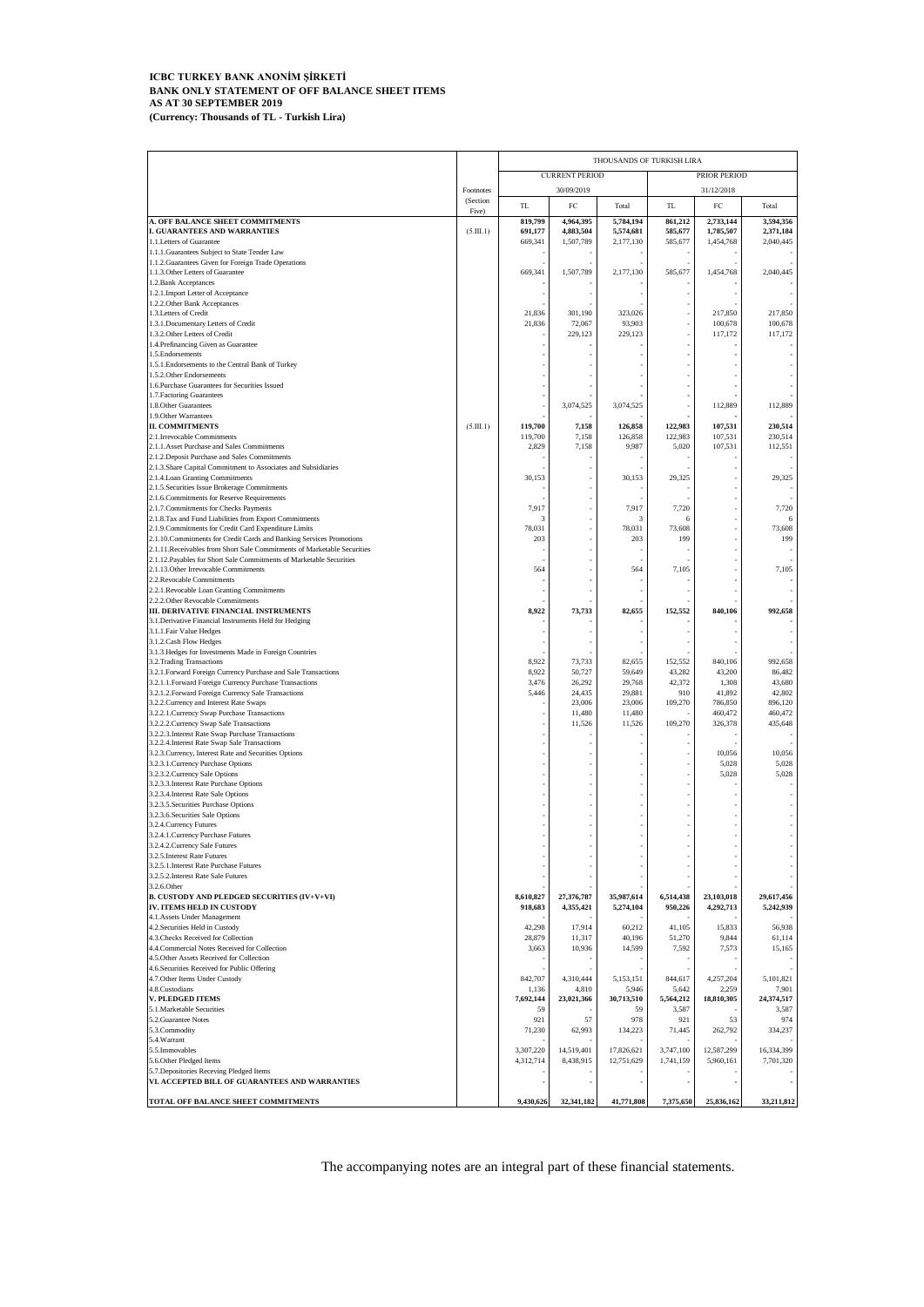### **ICBC TURKEY BANK ANONİM ŞİRKETİ BANK ONLY INCOME STATEMENT FOR THE PERIOD ENDED 30 SEPTEMBER 2019 (Currency: Thousands of TL - Turkish Lira)**

|                  |                                                                                                                            |           | THOUSANDS OF TURKISH LIRA |                   |                       |                       |  |  |
|------------------|----------------------------------------------------------------------------------------------------------------------------|-----------|---------------------------|-------------------|-----------------------|-----------------------|--|--|
|                  | <b>INCOME STATEMENT</b>                                                                                                    | Footnotes | <b>CURRENT PERIOD</b>     | PRIOR PERIOD      | <b>CURRENT PERIOD</b> | PRIOR PERIOD          |  |  |
|                  |                                                                                                                            | (Section  | $(01/01/2019 -$           | $(01/01/2018 -$   | $(01/07/2019 -$       | $(01/07/2018 -$       |  |  |
|                  |                                                                                                                            | Five)     | 30/09/2019)               | 30/09/2018)       | 30/09/2019)           | 30/09/2018)           |  |  |
| I.               | <b>INTEREST INCOME</b>                                                                                                     | (5.IV.1)  | 964,947                   | 826,967           | 307,795               | 327,021               |  |  |
| 1.1.             | Interest on Loans                                                                                                          |           | 540,216                   | 572,387           | 156,211               | 222,237               |  |  |
| 1.2.             | <b>Interest Received from Reserve Deposits</b>                                                                             |           | 30,922                    | 22,244            | 7,456                 | 9,239                 |  |  |
| 1.3.             | <b>Interest Received from Banks</b>                                                                                        |           | 68,542                    | 4,937             | 21,133                | 1,811                 |  |  |
| 1.4.             | Interest Received from Money Market Transactions                                                                           |           | 16,844                    | 10,084            | 175                   | 4,543                 |  |  |
| 1.5.             | Interest Received from Marketable Securities Portfolio                                                                     |           | 209,142                   | 217,227           | 73,183                | 89,171                |  |  |
| 1.5.1.<br>1.5.2. | Financial Assets at Fair Value Through Profit or Loss<br>Financial Assets at Fair Value Through Other Comprehensive Income |           | 97,143                    | 161,761           | 32,705                | 62,029                |  |  |
| 1.5.3.           | Financial Assets Measured at Amortised Cost                                                                                |           | 111,999                   | 55,466            | 40,478                | 27,142                |  |  |
| 1.6.             | Finance Lease Interest Income                                                                                              |           |                           |                   |                       |                       |  |  |
| 1.7.             | Other Interest Income                                                                                                      |           | 99,281                    | 88                | 49,637                | 20                    |  |  |
| П.               | <b>INTEREST EXPENSES</b>                                                                                                   | (5.IV.2)  | 702,008                   | 516,206           | 234,578               | 224,604               |  |  |
| 2.1.             | Interest on Deposits                                                                                                       |           | 498,632                   | 277,718           | 181,527               | 119,696               |  |  |
| 2.2.             | Interest on Funds Borrowed                                                                                                 |           | 177,232                   | 193,725           | 48,191                | 84,152                |  |  |
| 2.3.             | <b>Interest on Money Market Transactions</b>                                                                               |           | 16,125                    | 44,470            | 1,478                 | 20,587                |  |  |
| 2.4.<br>2.5.     | Interest on Securities Issued<br>Finance Lease Interest Expenses                                                           |           | 9,506                     |                   | 3,235                 |                       |  |  |
| 2.6.             | Other Interest Expenses                                                                                                    |           | 513                       | 293               | 147                   | 169                   |  |  |
| Ш.               | NET INTEREST INCOME/EXPENSE (I - II)                                                                                       |           | 262,939                   | 310,761           | 73,217                | 102,417               |  |  |
| IV.              | NET FEES AND COMMISSIONS INCOME/EXPENSES                                                                                   |           | 50,888                    | 60,164            | 19,602                | 48,697                |  |  |
| 4.1.             | Fees and Commissions Received                                                                                              |           | 55,815                    | 64,205            | 21,271                | 50,314                |  |  |
| 4.1.1.           | Non-Cash Loans                                                                                                             |           | 12,409                    | 8,204             | 4,014                 | 2,994                 |  |  |
| 4.1.2.           | Other                                                                                                                      |           | 43,406                    | 56,001            | 17,257                | 47,320                |  |  |
| 4.2.             | Fees and Commissions Paid                                                                                                  |           | 4,927                     | 4,041             | 1,669<br>4            | 1,617                 |  |  |
| 4.2.1.<br>4.2.2. | Non-Cash Loans<br>Other                                                                                                    |           | 14<br>4,913               | 61<br>3,980       | 1,665                 | 3<br>1,614            |  |  |
| V.               | <b>DIVIDEND INCOME</b>                                                                                                     |           |                           |                   |                       |                       |  |  |
| VI.              | <b>TRADING PROFIT/LOSS (Net)</b>                                                                                           | (5.IV.3)  | 11,391                    | (23, 408)         | 1,907                 | 11,715                |  |  |
| 6.1.             | Profit/Losses from Capital Market Transactions                                                                             |           | 174                       | 65                | 37                    | 30                    |  |  |
| 6.2.             | Profit/Losses from Derivative Financial Transactions                                                                       |           | (1,293)                   | 229,096           | (215)                 | 144,550               |  |  |
| 6.3.             | Foreign Exchange Profit/Losses                                                                                             |           | 12,510                    | (252, 569)        | 2,085                 | (132, 865)            |  |  |
| VII.             | OTHER OPERATING INCOME                                                                                                     | (5.IV.4)  | 35,561                    | 75,753            | 12,088                | 1,390                 |  |  |
| VIII.            | <b>GROSS PROFIT FROM OPERATING ACTIVITIES (III+IV+V+VI+VII)</b>                                                            | (5.IV.5)  | 360,779                   | 423,270           | 106,814               | 164,219               |  |  |
| IX.<br>X.        | ALLOWANCES FOR EXPECTED CREDIT LOSSES (-)<br><b>OTHER PROVISION EXPENSES (-)</b>                                           | (5.IV.5)  | 55,511<br>8,181           | 143,378<br>16,846 | 20,298<br>(2,942)     | 99,858<br>6,610       |  |  |
| XI.              | PERSONNEL EXPENSES (-)                                                                                                     |           | 132,099                   | 113,936           | 46,188                | 48,763                |  |  |
| XII.             | OTHER OPERATING EXPENSES (-)                                                                                               | (5.IV.6)  | 112,056                   | 78.691            | 37,108                | 20.924                |  |  |
| XIII.            | NET OPERATING PROFIT/LOSS (VIII-IX-X-XI-XII)                                                                               |           | 52,932                    | 70,419            | 6,162                 | (11, 936)             |  |  |
| XIV.             | SURPLUS WRITTEN AS GAIN AFTER MERGER                                                                                       |           |                           |                   |                       |                       |  |  |
| XV.              | PROFIT/LOSS FROM EQUITY METHOD APPLIED SUBSIDIARIES                                                                        |           |                           |                   |                       |                       |  |  |
| XVI.             | NET MONETORY POSITION GAIN/LOSS<br>PROFIT/LOSS BEFORE TAXES FROM CONTINUING OPERATIONS (XIII++XVI)                         | (5.IV.7)  |                           |                   |                       |                       |  |  |
| <b>XVII</b>      | XVIII. PROVISION FOR TAXES ON INCOME FROM CONTINUING OPERATIONS (±)                                                        | (5.IV.8)  | 52,932<br>25,430          | 70,419<br>19,981  | 6,162<br>5,915        | (11, 936)<br>(4, 888) |  |  |
| 18.1.            | <b>Current Tax Provision</b>                                                                                               |           | 28,975                    | 6,696             | (6, 858)              | (9,042)               |  |  |
| 18.2.            | Expense Effect of Deferred Tax (+)                                                                                         |           | 19,775                    | 13,285            | (4,973)               | 4,154                 |  |  |
| 18.3.            | Income Effect of Deferred Tax (-)                                                                                          |           | (23, 320)                 |                   | 17,746                |                       |  |  |
| XIX.             | NET PROFIT/LOSS FROM CONTINUING OPERATIONS (XVII±XVIII)                                                                    | (5.IV.9)  | 27,502                    | 50.438            | 247                   | (7.048)               |  |  |
| XX.              | INCOME FROM DISCONTINUED OPERATIONS                                                                                        |           |                           |                   |                       |                       |  |  |
| 20.1.<br>20.2.   | Income from Assets Held for Sale<br>Profit from Sale of Associates, Subsidiaries and Joint Ventures                        |           |                           |                   |                       |                       |  |  |
| 20.3.            | Other Income from Discontinued Operations                                                                                  |           |                           |                   |                       |                       |  |  |
| XXI.             | <b>EXPENSES FROM DISCONTINUED OPERATIONS (-)</b>                                                                           |           |                           |                   |                       |                       |  |  |
| 21.1.            | Expenses on Assets Held for Sale                                                                                           |           |                           |                   |                       |                       |  |  |
| 21.2.            | Losses from Sale of Associates, Subsidiaries and Joint Ventures                                                            |           |                           |                   |                       |                       |  |  |
| 21.3.            | Other Expenses from Discontinued Operations                                                                                |           |                           |                   |                       |                       |  |  |
| XXII.            | PROFIT/LOSS BEFORE TAXES FROM DISCONTINUED OPERATIONS (±) (XX-XXI)                                                         | (5.IV.7)  |                           |                   |                       |                       |  |  |
| 23.1.            | XXIII. TAX PROVISION FOR DISCONTINUED OPERATIONS (±)<br><b>Current Tax Provision</b>                                       | (5.IV.8)  |                           |                   |                       |                       |  |  |
| 23.1.            | Expense Effect of Deferred Tax (+)                                                                                         |           |                           |                   |                       |                       |  |  |
| 23.3.            | Income Effect of Deferred Tax (-)                                                                                          |           |                           |                   |                       |                       |  |  |
| XXV.             | NET PROFIT/LOSSES (XIX+XXIX)                                                                                               | (5.IV.10) | 27,502                    | 50,438            | 247                   | (7,048)               |  |  |
|                  | Profit/Loss Per Share                                                                                                      |           | 0.0032                    | 0.0059            | 0.0000                | (0.0008)              |  |  |
|                  |                                                                                                                            |           |                           |                   |                       |                       |  |  |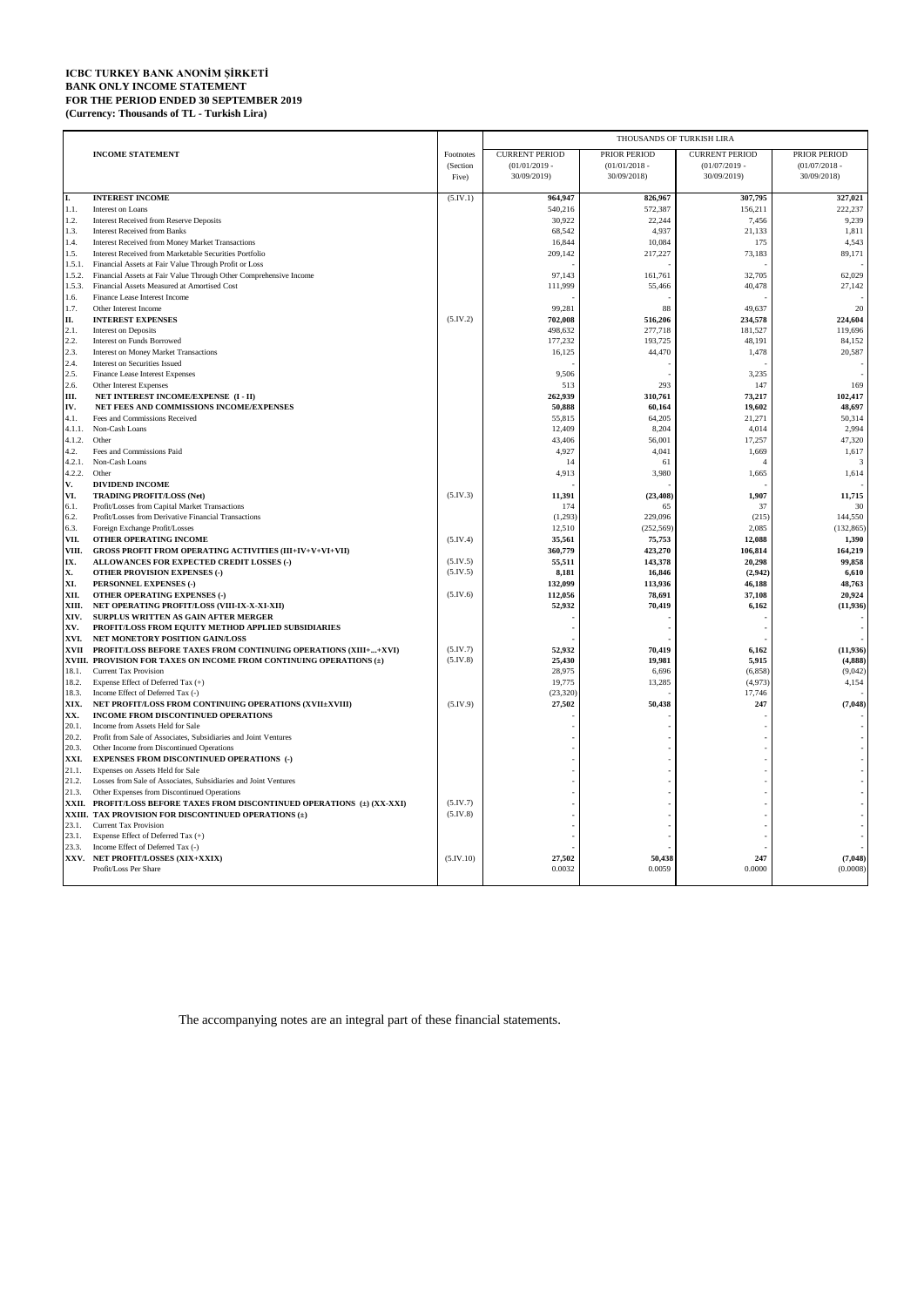# ICBC TURKEY BANK ANONİM ŞİRKETİ<br>BANK ONLY STATEMENT OF PROFIT OR LOSS AND OTHER COMPREHENSIVE INCOME<br>FOR THE PERIOD ENDED 30 SEPTEMBER 2019<br>(Currency: Thousands of TL - Turkish Lira)

|        |                                                                                                                         |                       | THOUSANDS OF TURKISH LIRA |                       |                 |  |  |
|--------|-------------------------------------------------------------------------------------------------------------------------|-----------------------|---------------------------|-----------------------|-----------------|--|--|
|        |                                                                                                                         | <b>CURRENT PERIOD</b> | <b>PRIOR PERIOD</b>       | <b>CURRENT PERIOD</b> | PRIOR PERIOD    |  |  |
|        |                                                                                                                         | $(01/01/2019 -$       | $(01/01/2018 -$           | $(01/07/2019 -$       | $(01/07/2018 -$ |  |  |
|        |                                                                                                                         | 30/09/2019)           | 30/09/2018)               | 30/09/2019)           | 30/09/2018)     |  |  |
| П.     | <b>PROFIT (LOSS)</b>                                                                                                    | 27.502                | 50.438                    | 247                   | (7,048)         |  |  |
| Iп.    | OTHER COMPREHENSIVE INCOME                                                                                              | 70.143                | (108, 149)                | 24,446                | (42, 376)       |  |  |
| 2.1.   | Other Comprehensive Income That Will Not Be Reclassified to Profit or Loss                                              |                       |                           |                       |                 |  |  |
|        | Gains (Losses) on Revaluation of Property, Plant and Equipment                                                          |                       |                           |                       |                 |  |  |
| 2.1.2. | Gains (Losses) on Revaluation of Intangible Assets                                                                      |                       |                           |                       |                 |  |  |
|        | Gains (Losses) on Remeasurements of Defined Benefit Plans                                                               |                       |                           |                       |                 |  |  |
|        | Other Components of Other Comprehensive Income That Will Not Be Reclassified to Profit or Loss                          |                       |                           |                       |                 |  |  |
| 2.1.5. | Taxes Relating To Components Of Other Comprehensive Income That Will Not Be Reclassified To Profit Or Loss              |                       |                           |                       |                 |  |  |
| 2.2.   | Other Comprehensive Income That Will Be Reclassified to Profit or Loss                                                  | 70.072                | (108.149)                 | 24.375                | (42, 376)       |  |  |
| 2.2.1  | Exchange Differences on Translation                                                                                     |                       |                           |                       |                 |  |  |
|        | Valuation and/or Reclassification Profit or Loss from Financial Assets at Fair Value Through Other Comprehensive Income | 88,112                |                           | 30.691                |                 |  |  |
| 2.2.3. | Income (Loss) Related with Cash Flow Hedges                                                                             |                       |                           |                       |                 |  |  |
|        | Income (Loss) Related with Hedges of Net Investments in Foreign Operations                                              |                       |                           |                       |                 |  |  |
|        | Other Components of Other Comprehensive Income that will be Reclassified to Other Profit or Loss                        |                       | (135, 186)                |                       | (52,970)        |  |  |
| 2.2.6. | Taxes Relating To Components Of Other Comprehensive Income That Will Be Reclassified To Profit Or Loss                  | (18,040)              | 27,037                    | (6.316)               | 10.594          |  |  |
| Ш.     | TOTAL COMPREHENSIVE INCOME (LOSS) (I+II)                                                                                | 97.645                | (57, 711)                 | 24,693                | (49, 424)       |  |  |
|        |                                                                                                                         |                       |                           |                       |                 |  |  |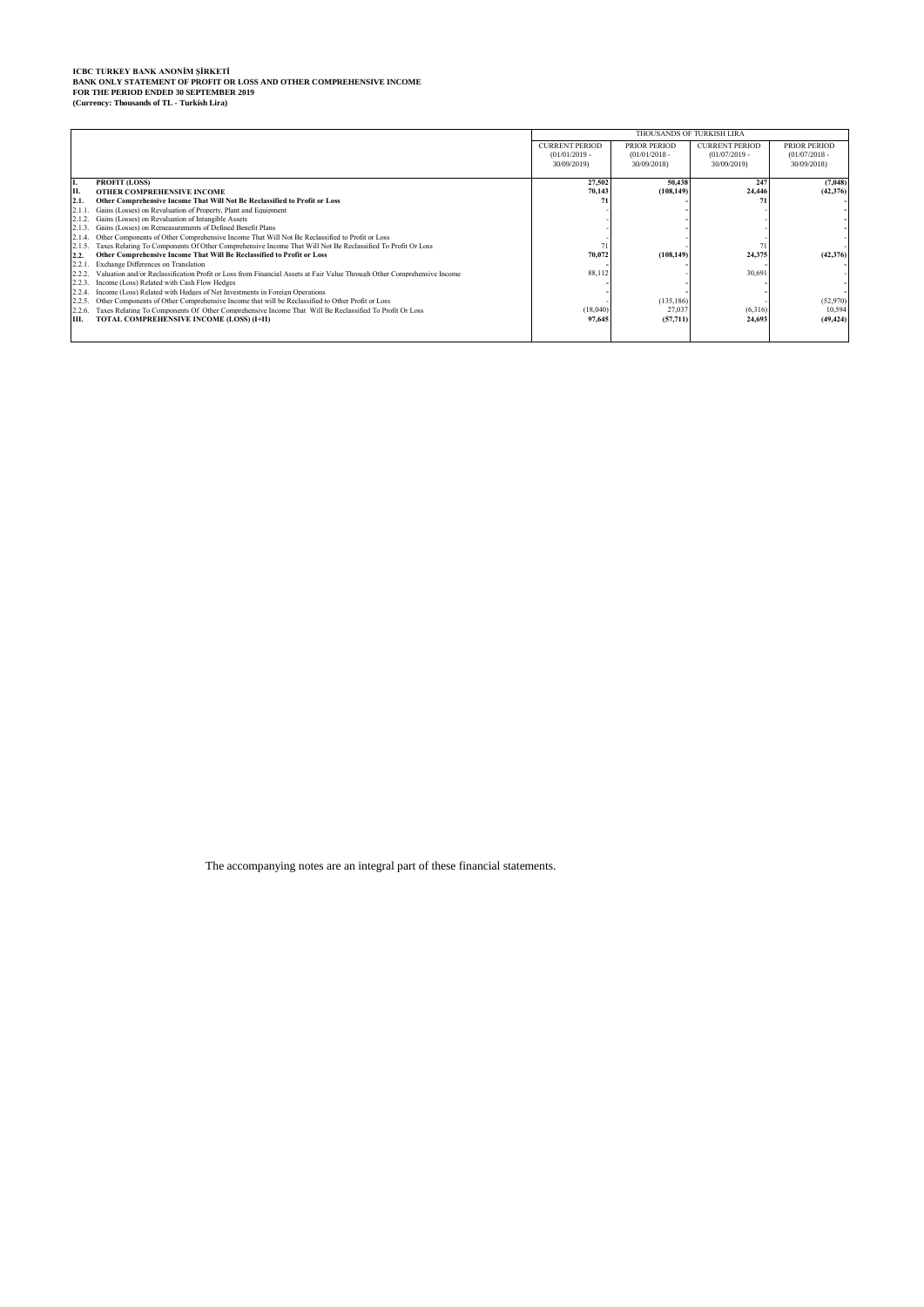#### **FOR THE PERIOD ENDED 30 SEPTEMBER 2018 AND 2019 (Currency: Thousands of TL - Turkish Lira) ICBC TURKEY BANK ANONİM ŞİRKETİ BANK ONLY STATEMENT OF CHANGES IN SHAREHOLDERS' EQUITY**

|                 |                                                                                                                            |         |         |                                         |                  |              | Will Not Be Reclassified In Profit and Loss |    | Other Accumulated Comprehensive Income That  Other Accumulated Comprehensive Income That<br>Will Be Reclassified In Profit and Loss |   |                        |                                                   |                |                     |
|-----------------|----------------------------------------------------------------------------------------------------------------------------|---------|---------|-----------------------------------------|------------------|--------------|---------------------------------------------|----|-------------------------------------------------------------------------------------------------------------------------------------|---|------------------------|---------------------------------------------------|----------------|---------------------|
|                 | <b>REVIEWED</b><br><b>PRIOR PERIOD</b>                                                                                     | Paid-In |         | Share certificate<br>Share Cancellation | Other<br>Capital |              |                                             |    |                                                                                                                                     |   |                        | <b>Prior Period Net Income Current Period Net</b> |                |                     |
|                 | 30/09/2018                                                                                                                 | Capital | Premium | <b>Profits</b>                          | <b>Reserves</b>  |              |                                             | -3 | 5.                                                                                                                                  | 6 | <b>Profit Reserves</b> | /(Loss)                                           | Income /(Loss) | Total               |
| л.<br>П.<br>2.1 | <b>Balance at the Beginning of the Period</b><br><b>Adjustment in Accordance with TMS 8</b><br><b>Effect of Adjustment</b> | 860,000 | (587)   |                                         | 311              | 11,646       |                                             |    | (5,569)                                                                                                                             |   | 188,755                | (3,316)<br>47,794                                 | 42,484         | 1,093,724<br>47,794 |
| 2.2             | Effect of Changes in Accounting Policies                                                                                   |         |         |                                         |                  |              |                                             |    |                                                                                                                                     |   |                        | 47,794                                            |                | 47,794              |
| Ш.              | New Balance (I+II)                                                                                                         | 860,000 | (587)   |                                         | 311              | 11,646       |                                             |    | (5,569)                                                                                                                             |   | 188,755                | 44,478                                            | 42,484         | 1,141,518           |
| IV.             | <b>Total Comprehensive Income (Loss)</b>                                                                                   |         |         |                                         |                  |              |                                             |    | (108, 149)                                                                                                                          |   |                        |                                                   |                | (108, 149)          |
| V.              | <b>Capital Increase in Cash</b>                                                                                            |         |         |                                         |                  |              |                                             |    |                                                                                                                                     |   |                        |                                                   |                |                     |
| VI.             | <b>Capital Increase Through Internal Reserves</b>                                                                          |         |         |                                         |                  |              |                                             |    |                                                                                                                                     |   |                        |                                                   |                |                     |
| VII.            | <b>Issued Capital Inflation Adjustment Difference</b>                                                                      |         |         |                                         |                  |              |                                             |    |                                                                                                                                     |   |                        |                                                   |                |                     |
| VIII.           | <b>Convertible Bonds</b>                                                                                                   |         |         |                                         |                  |              |                                             |    |                                                                                                                                     |   |                        |                                                   |                |                     |
| IX.             | <b>Subordinated Debt</b>                                                                                                   |         |         |                                         |                  |              |                                             |    |                                                                                                                                     |   |                        |                                                   |                |                     |
| Х.              | <b>Increase (Decrease) Through Other Changes, Equity</b>                                                                   |         |         |                                         |                  |              |                                             |    |                                                                                                                                     |   |                        |                                                   | 50,438         | 50,438              |
| Х.              | <b>Profit Distribution</b>                                                                                                 |         |         |                                         |                  |              |                                             |    |                                                                                                                                     |   | 39,168                 | 3,316                                             | (42, 484)      |                     |
| 11.1.           | <b>Dividents Distributed</b>                                                                                               |         |         |                                         |                  |              |                                             |    |                                                                                                                                     |   |                        |                                                   |                |                     |
| 11.2.           | Transfers to Legal Reserves                                                                                                |         |         |                                         |                  |              |                                             |    |                                                                                                                                     |   | 39,168                 | (39, 168)                                         |                |                     |
| 11.3.           | Other                                                                                                                      |         |         |                                         |                  |              |                                             |    |                                                                                                                                     |   |                        | 42,484                                            | (42, 484)      |                     |
|                 | Balances at the End of Period (III+X+XI) - 30/09/2018                                                                      | 860,000 | (587)   |                                         | 311              | 11,646       |                                             |    | (113, 718)                                                                                                                          |   | 227,923                | 47,794                                            | 50,438         | 1,083,807           |
|                 | <b>CURRENT PERIOD</b><br>30/09/2019                                                                                        |         |         |                                         |                  |              |                                             |    |                                                                                                                                     |   |                        |                                                   |                |                     |
| л.              | <b>Balance at the Beginning of the Period</b><br>Adjustment in Accordance with TMS 8                                       | 860,000 | (587)   |                                         |                  | 13,268       | 616                                         |    | (83,089)                                                                                                                            |   | 227,923                | 47,794                                            | 62,069         | 1,127,994           |
| П.<br>2.1       | <b>Effect of Adjustment</b>                                                                                                |         |         |                                         |                  |              |                                             |    |                                                                                                                                     |   |                        |                                                   |                |                     |
| 2.2             | Effect of Changes in Accounting Policies                                                                                   |         |         |                                         |                  |              |                                             |    |                                                                                                                                     |   |                        |                                                   |                |                     |
| Ш.              | New Balance (I+II)                                                                                                         | 860,000 | (587)   |                                         |                  | 13,268       | 616                                         |    | (83,089)                                                                                                                            |   | 227,923                | 47,794                                            | 62,069         | 1,127,994           |
| IV.             | <b>Total Comprehensive Income (Loss)</b>                                                                                   |         |         |                                         |                  | $\mathbf{7}$ |                                             |    | 70.072                                                                                                                              |   |                        |                                                   | 27.502         | 97,645              |
| V.              | <b>Capital Increase in Cash</b>                                                                                            |         |         |                                         |                  |              |                                             |    |                                                                                                                                     |   |                        |                                                   |                |                     |
| VI.             | <b>Capital Increase Through Internal Reserves</b>                                                                          |         |         |                                         |                  |              |                                             |    |                                                                                                                                     |   |                        |                                                   |                |                     |
| VII.            | <b>Issued Capital Inflation Adjustment Difference</b>                                                                      |         |         |                                         |                  |              |                                             |    |                                                                                                                                     |   |                        |                                                   |                |                     |
| VIII.           | <b>Convertible Bonds</b>                                                                                                   |         |         |                                         |                  |              |                                             |    |                                                                                                                                     |   |                        |                                                   |                |                     |
| IX.             | <b>Subordinated Debt</b>                                                                                                   |         |         |                                         |                  |              |                                             |    |                                                                                                                                     |   |                        |                                                   |                |                     |
| Х.              | <b>Increase (Decrease) Through Other Changes, Equity</b>                                                                   |         |         |                                         |                  |              |                                             |    |                                                                                                                                     |   |                        |                                                   |                |                     |
| Х.              | <b>Profit Distribution</b>                                                                                                 |         |         |                                         |                  |              |                                             |    |                                                                                                                                     |   | 62,069                 |                                                   | (62,069)       |                     |
| 11.1.           | <b>Dividents Distributed</b>                                                                                               |         |         |                                         |                  |              |                                             |    |                                                                                                                                     |   |                        |                                                   |                |                     |
| 11.2.           | Transfers to Legal Reserves                                                                                                |         |         |                                         |                  |              |                                             |    |                                                                                                                                     |   | 62,069                 | (62,069)                                          |                |                     |
| 11.3.           | Other                                                                                                                      |         |         |                                         |                  |              |                                             |    |                                                                                                                                     |   |                        | 62,069                                            | (62,069)       |                     |
|                 | Balances at the End of Period (I++X+XI) - 30/09/2019                                                                       | 860,000 | (587)   |                                         |                  | 13.339       | 616                                         |    | (13, 017)                                                                                                                           |   | 289.992                | 47,794                                            | 27.502         | 1,225,639           |

1. Tangible and Intangible Assets Revaluation Reserves

2. Actuarial Gains/(Losses) on Remeasurement od Defined Benefit Plans

3. Other (Other Comprehensive Income of Associates and Joint Ventures Accounted for Using Equity Method that will not be Reclassified to Profit or Loss and Other Accumulated Amounts of Other Comprehensive Income that will

4. Exchange Differences on Translation

5. Accumulated gains/(losses) due to revaluation and/or reclassification of financial assets measured at fair value through other comprehensive income

6. Other (Accumulated Gains/(Losses) on Cash Flow Hedges, Other Comprehensive Income of Associates and Joint Ventures Accounted for Using Equity Method that will be Reclassified to Profit or Loss and Other Accumulated Amou